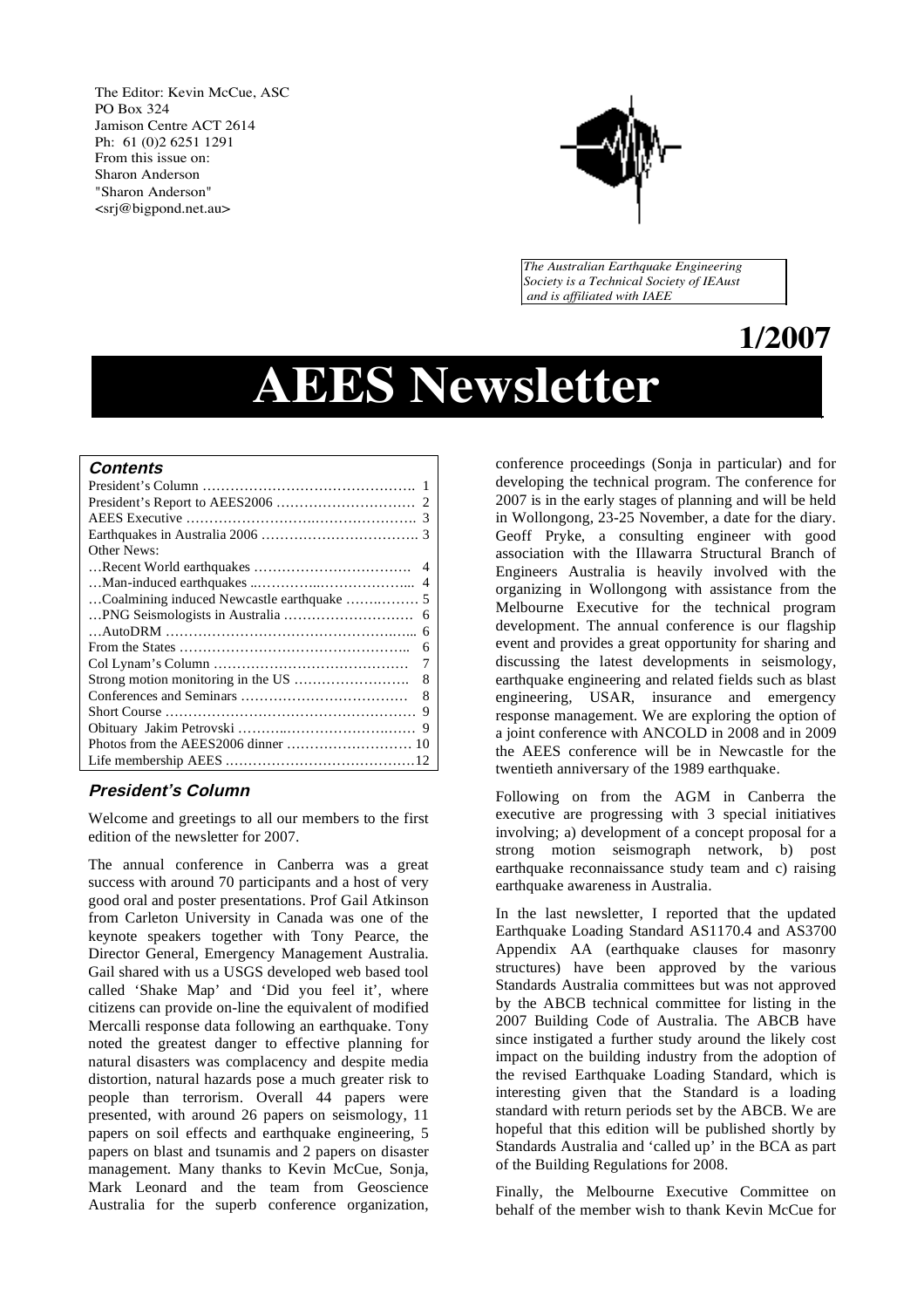his tremendous efforts in being the secretariat during 2006 and newsletter editor for the past fifteen years, along with many other roles for AEES. We welcome Sharon Anderson as the new secretariat, continuing the great work of past secretariats Kevin (1990-1992 & 2006) and Barb Butler (1993-2005).

#### John Wilson AEES President

# **President'<sup>s</sup> Report 24 November 2006**

Welcome to the 2006 AGM and Conference in Canberra. The AEES objectives as stated in the constitution are repeated below for consideration, along with a summary of the AEES activities undertaken during 2006. Overall, we undertake the first objective well, but the second and third objectives remain a challenge for improvement over the coming years and will form part of a discussion at the AGM.

#### *AEES Constitution and Objectives:*

The objective of the Society is to reduce earthquake risk by:

- advancing the science and practice of earthquake engineering and engineering seismology,
- improving understanding of the impact of earthquakes on the physical, social, economic, political and cultural environment,
- advocating comprehensive and realistic measures for reducing the harmful effects of earthquakes.

#### *Professional Development:*

- AS1170.4: AEES members have continued to assist Standards Australia in drafting the revised Australian Earthquake Loading Code, AS 1170, Part 4. The draft Standard has been to public ballot, approved and is ready for publication. All masonry specific clauses have been moved to AS3700 Appendix AA and have similarly been approved via a public ballot. The Building Code of Australia (BCA) technical committee voted in late October 2006 not to 'call up' these revisions in the BCA. Subsequently, an impact assessment was completed on behalf of the ABCB which recommended that the BCA accept the revisions and 'call-up' the revised Standards. We eagerly await the outcome that will be decided at the ABCB Codes Board meeting. Standards Australia will organise seminars to promote and educate the profession as part of the implementation of the new Standard, once published…..
- Research Scholarships: The Society aims to continue to offer funding for research scholarships to support research work in the area of earthquake engineering and/or seismology to honours/post-graduate students enrolled at Australian universities. One scholarship was awarded in early 2006 but no new scholarships were advertised this year. This will be rectified for 2007.
- AEES Conference: The Society's annual Technical Conference in Canberra November 24- 26, 2006. An important feature of this conference is to allow more time for poster presentations and consequently the number of oral papers has been reduced and the theme broadened to include tsunamis, USAR and blast to complement the more traditional earthquake engineering fields. The conference attracted about 70 participants and the Society published proceedings containing some 40 technical papers. Many thanks to the Canberra team led by Mark Leonard and with great support from our Secretariat, Kevin McCue.
- USAR Engineer: Implementation of a national Urban Search and Rescue (USAR) training program for Engineers, sponsored and endorsed by our Society and Engineers Australia (EA) and endorsed by Emergency Management Australia who is the national coordinator of USAR services and activities. A Level One USAR Engineer course sponsored by the MFB was delivered on June 5 2006 in Melbourne to around 35 engineers, who all successfully completed the training. A follow up Level Two course with around 10 participants is being organised for the first half of 2007. AEES will maintain the database of registered USAR engineers who have successfully completed the Level 1 and Level 2 training.
- Seismic Monitoring: Kevin McCue co-ordinated a group of AEES members during 2005 to develop a proposal for a strong motion network succeeding JUMP to improve seismic monitoring in the country. The long term objective is to be able to reduce the social and financial costs of earthquakes in Australia. This idea was seeded at the 2004 conference and resulted in a draft proposal which was discussed at the 2005 conference with little resolution. Little further progress has subsequently been made during 2006.

#### *Outreach:*

- AEES web site: has undergone significant development by our sponsors ES&S through Adam Pascale. An excellent new feature is the availability of past AEES conference papers in pdf format and improved earthquake engineering web links for members and the general public. Suggestions for improvements always welcome, including copies of photos from members for publication.
- The AEES newsletter: issued three times in 2006 under the editorship of Kevin McCue who took over from Nelson Lam early in 2006. The newsletter provides an important means of disseminating information amongst the membership. A new editor is required for 2007 and AEES is seeking volunteers or sponsors for this activity (Ed – Sharon Anderson has been found!).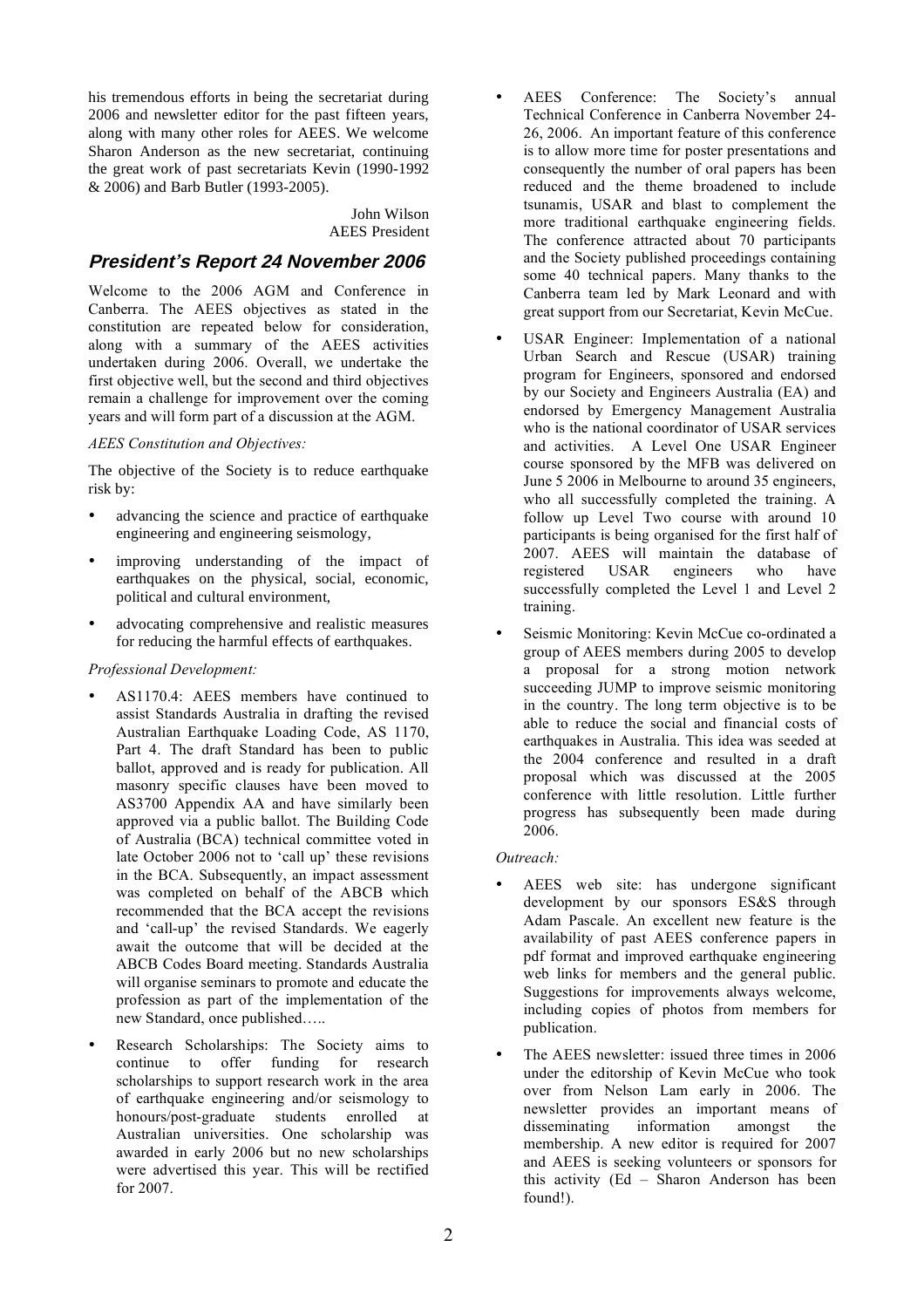- AEES Reconnaissance: AEES are in discussions with RedR Australia (Michael Dureau) to collaborate in post disaster reconnaissance missions with particular reference to neighbouring NZ, PNG and Indonesia. AEES has discussed this role for many years, and needs to collaborate to progress.
- Earthquake Mitigation: AEES currently has a low profile in the area of promoting earthquake mitigation and risk reduction. Earthquake engineering is currently not an issue for government nor for EMA. Insurance industries have significant interest. All parties will have an interest following the next damaging earthquake in an urban area. AEES needs to improve public profile in this area. The MOU with EERI may assist our society with this important external promotional activity.

*Membership and Administration:*

- Membership: is in the order of 200 members with the database and renewal notices now managed by Engineers Australia.
- Secretariat: Kevin McCue has done a great job as the stand in secretariat during 2006 following Barb Butler's retirement in 2005. AEES Executive currently in process of finding a replacement secretariat for 2007.
- Finally, a large thank you to our AEES executive of Amy Heath, Nelson Lam, Dee Ninis and Gary Gibson and our State representatives for their ongoing support of AEES.

John Wilson AEES President

# **Australian Earthquake Engineering Society (AEES) Executive**

| President<br>Secretary<br>Treasurer<br>Secretariat | John Wilson<br>Amy Heath<br>Dee Ninis<br>Sharon Anderson |  |  |
|----------------------------------------------------|----------------------------------------------------------|--|--|
| <i>State Representatives:</i>                      |                                                          |  |  |
| Old                                                | Russell Cuthbertson                                      |  |  |
| <b>NSW</b>                                         | Michael Neville                                          |  |  |
| ACT                                                | Mark Edwards                                             |  |  |
| Vic                                                | Gary Gibson                                              |  |  |
| <b>Tas</b>                                         | Angus Swindon                                            |  |  |
| <b>SA</b>                                          | David Love                                               |  |  |
| <b>WA</b>                                          | Hong Hao                                                 |  |  |
| Web Master                                         | Adam Pascale                                             |  |  |
| Newsletter Editor                                  | Kevin McCue/Sharon                                       |  |  |
|                                                    |                                                          |  |  |

Anderson (from this issue)

*Both the membership database and subscriptions are managed by Engineers Australia and ALL members, whether they be members of Engineers Australia or not, will be issued with subscription notices by that organisation. Please direct any enquiries regarding* *subscriptions to Lois Wurzer at EA* lwurzer@engineersaustralia.org.au

*The mailing address for other matters has changed! To contact Sharon Anderson at the Secretariat see the address top left front page.*

#### **Earthquakes in Australia 2006**

Below is a list and plot of Australian earthquakes of magnitude 3 or more in 2006, only 52 tabulated by Geoscience Australia. Added to the list is one determined by the USGS, off the south coast of WA. The background of the plot is the hazard map in AS1170.4 – 1993 showing a good correlation.

No damage was reported and, though many earthquakes were felt, not a single isoseismal map seems to have been compiled during the year.

Focal depth is listed too, though this is the most unreliable of the focal parameters computed, rarely better defined than  $\pm$ 5 km. Default depths are set at 0 or 10 km, depending on the analyst. All earthquakes were in the Earth's thin outer crust.

The largest onshore earthquake ML5.1 was in South Australia in May. The USGS reported another M5 event south of WA in December which I have included in this listing as it is an Australian intraplate event. Only six earthquakes were in the magnitude range 4 to 5 which is fewer than two thirds the number expected from long term averages. No damage was reported in any of the events.

Magnitude is still a problem, the event off the west coast of Tasmania in December is listed as ML 5 by ES&S but ML 4.4 by GA so I have assigned it ML ML4.7.

| Day | Time       | Lat   | Lon    | Z              | ML               | <b>COMMENTS</b> |
|-----|------------|-------|--------|----------------|------------------|-----------------|
|     | <b>UTC</b> | S     | E      | km             |                  |                 |
| Jan |            |       |        |                |                  |                 |
| 08  | 220241.2   | 31.54 | 139.22 | $\overline{0}$ | 3.0              | W Curnamona     |
|     |            |       |        |                |                  | <b>SA</b>       |
| 19  | 161500.0   | 40.75 | 146.39 | 10             | 3.6              | Devonport Tas   |
| 25  | 115332.4   | 34.13 | 135.63 | 6              | 3.0              | Yeelanna SA     |
| 25  | 115414.2   | 34.17 | 135.62 | $\mathbf{1}$   | 3.1              | Yeelanna SA     |
| 25  | 115820.4   | 34.16 | 135.56 | $\overline{4}$ | 3.6              | Yeelanna SA     |
| 29  | 094016.5   | 21.68 | 113.45 | 22             | 3.4              | W Exmouth       |
|     |            |       |        |                |                  | WA              |
| Feb |            |       |        |                |                  |                 |
| 04  | 163157.6   | 37.56 | 148.18 | $\overline{2}$ | 3.9              | NW Orbost       |
|     |            |       |        |                |                  | Vic Felt        |
| 09  | 41625.13   | 32.87 | 138.13 | 10             | 3.5              | N Port Pirie    |
|     |            |       |        |                |                  | SA Felt         |
| Mar |            |       |        |                |                  |                 |
| 02  | 061747.4   | 34.80 | 149.18 | 3              | 3.4              | S Oolong        |
|     |            |       |        |                |                  | <b>NSW</b>      |
| 07  | 010608.2   | 30.15 | 117.14 | $\overline{c}$ | 3.6              | N Kalannie      |
|     |            |       |        |                |                  | <b>WA</b>       |
| 11  | 103549.5   | 35.80 | 136.70 | 15             | 3.5              | W Kingscote     |
|     |            |       |        |                |                  | <b>SA</b>       |
| 27  | 215732.2   | 29.32 | 150.76 | 10             | $\overline{3.5}$ | NW Inverell     |
|     |            |       |        |                |                  | <b>NSW</b>      |
| 29  | 125739.8   | 30.28 | 117.68 | $\theta$       | 3.0              | NW Beacon       |
|     |            |       |        |                |                  | WA              |
| Apr |            |       |        |                |                  |                 |
| 01  | 010918.4   | 25.99 | 130.98 | 10             | 3.7              | S Yulara SA     |
| 02  | 083944.6   | 22.13 | 118.66 | 14             | 4.0              | NE Tom Price    |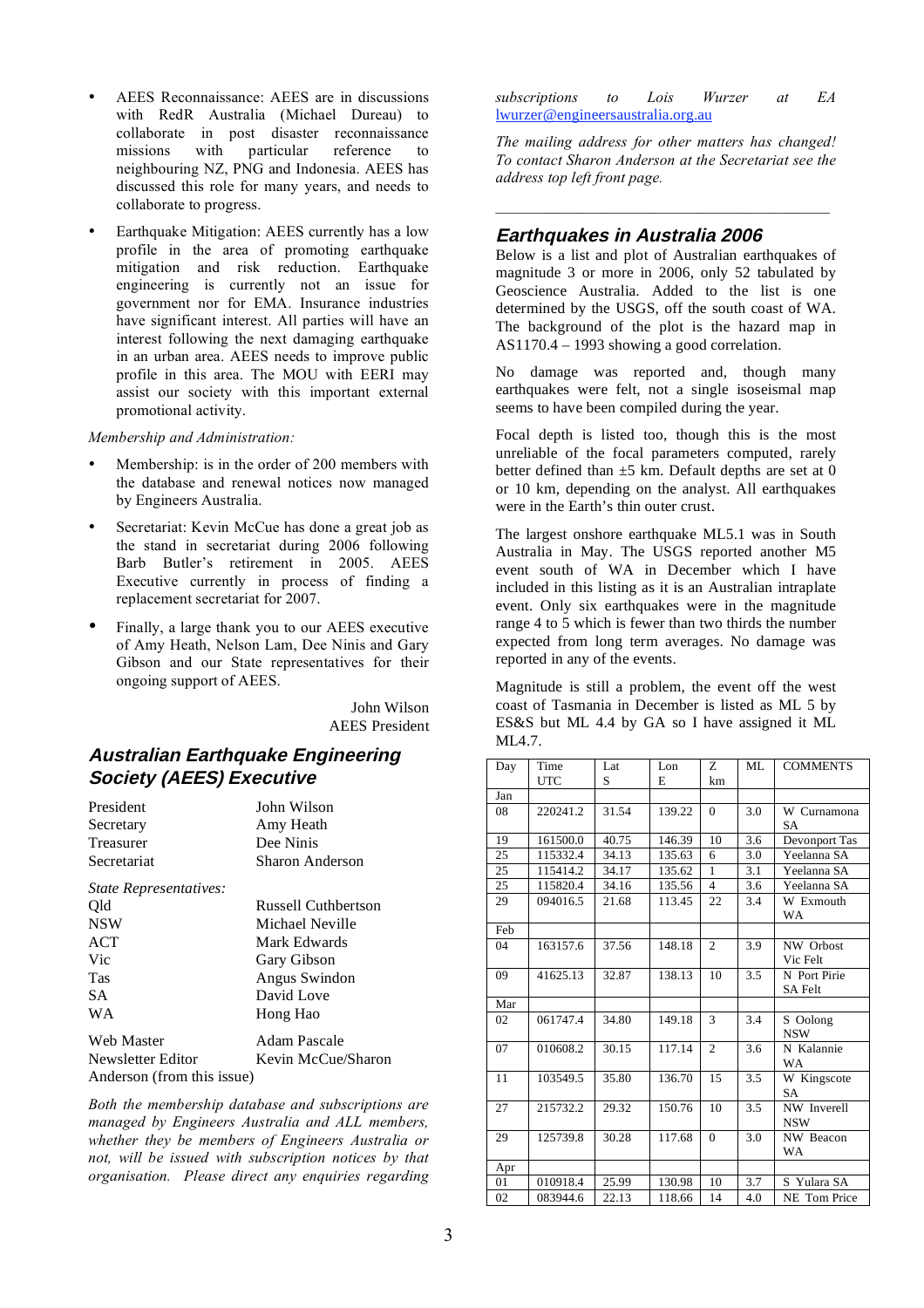|           |          |                             |        |                |                  | <b>WA</b>                        |
|-----------|----------|-----------------------------|--------|----------------|------------------|----------------------------------|
| 04        | 100642.8 | 33.43                       | 138.75 | 10             | 3.3              | Hallett SA Felt                  |
| 21        | 081150.3 | 5<br>34.81<br>149.14<br>3.1 |        |                | S Dalton NSW     |                                  |
| 26        | 142405.6 | 17.43                       | 122.16 | 6              | 3.3              | N Broome                         |
| May       |          |                             |        |                |                  | WA                               |
| 02        | 024716.0 | 26.04                       | 137.22 | 0              | 3.6              | W Poeppel                        |
|           |          |                             |        |                |                  | Corner SA                        |
| 13        | 010446.7 | 27.66                       | 135.72 | 7              | 5.1              | E Oodnadatta                     |
|           |          |                             |        |                |                  | SA                               |
| 14        | 043459.3 | 33.56                       | 139.24 | 10             | $3.0\,$          | SE Hallett SA                    |
| 24        | 213430.5 | 23.01                       | 130.03 | 0              | 3.9              | SE L Mackay                      |
| Jun       |          |                             |        |                |                  | NT                               |
| 03        | 162701.9 | 16.59                       | 121.71 | 24             | 3.2              | $\overline{N}$ Broome            |
|           |          |                             |        |                |                  | WA                               |
| 06        | 153409.9 | 25.03                       | 117.44 | 5              | 4.5              | Mt Clere WA                      |
| 12        | 224340.0 | 25.06                       | 117.56 | $\mathbf{1}$   | 3.9              | Mt Clere WA                      |
| 15        | 080159.2 | 32.09                       | 139.18 | 3              | $\overline{3.8}$ | E Hawker SA                      |
| 15        | 092425.7 | 32.10                       | 139.18 | 10             | 3.2              | E Hawker SA                      |
| 15        | 180130.4 | 27.98                       | 146.99 | 0              | 3.0              | E Cunnamulla                     |
| 17        | 083625.0 | 32.07                       | 139.18 | 10             | 3.2              | Qld<br>E Hawker SA               |
| 18        | 131751.3 | 38.48                       | 146.86 | 13             | 3.2              | W Darriman                       |
|           |          |                             |        |                |                  | Vic                              |
| 18        | 154934.6 | 34.07                       | 150.42 | 12             | 3.0              | W Camden                         |
|           |          |                             |        |                |                  | <b>NSW</b>                       |
| Jul       |          |                             |        |                |                  |                                  |
| 04        | 160824.3 | 30.78                       | 121.53 | 6              | 3.2              | SE Kalgoorlie                    |
|           | 234813.6 | 31.38                       | 138.68 | 19             | 4.0              | WA<br><b>Willow Springs</b>      |
| 07        |          |                             |        |                |                  | SA                               |
| 17        | 064507.8 | 34.18                       | 136.93 | 10             | 3.4              | NE Port                          |
|           |          |                             |        |                |                  | Lincoln SA                       |
| 27        | 103850.9 | 30.93                       | 139.27 | 10             | 3.9              | SE Leigh Ck                      |
|           |          |                             |        |                |                  | SA                               |
| 28        | 054923.0 | 18.10                       | 147.72 | 10             | 3.9              | Offshore                         |
|           |          |                             |        |                |                  | Ingham Qld                       |
| Aug<br>12 | 022003.3 | 32.82                       | 138.07 | 9              | $3.5\,$          | W Melrose SA                     |
| 13        | 133004.3 | 34.81                       | 149.14 | $\overline{3}$ | 3.3              | Oolong NSW                       |
| 29        | 003734.6 | 19.71                       | 133.96 | 16             | 3.0              | W Tennant Ck                     |
|           |          |                             |        |                |                  | NT                               |
| Sep       |          |                             |        |                |                  |                                  |
| 02        | 154739.2 | 24.43                       | 116.41 | 5              | 3.5              | NW Landor                        |
|           |          |                             |        |                |                  | WA                               |
| 13        | 054742.1 | 22.06                       | 126.55 | $\mathbf{1}$   | $3\overline{.2}$ | Gt Sandy<br>Desert WA            |
| 13        | 143959.8 | 41.66                       | 146.56 | $\overline{4}$ | 3.0              | SW Deloraine                     |
|           |          |                             |        |                |                  | Tas                              |
| 29        | 124947.1 | 44.36                       | 145.01 | 8              | 4.4              | SW Hobart                        |
|           |          |                             |        |                |                  | Tas                              |
| Oct       |          |                             |        |                |                  |                                  |
| 01        | 072412.3 | 35.55                       | 140.99 | 20             | 3.4              | N Bordertown                     |
| 05        | 212454.8 | 40.57                       | 143.70 | 3              | 3.0              | Vic/SA border<br>S King Island   |
|           |          |                             |        |                |                  | Tas                              |
| 06        | 120604.9 | 22.27                       | 113.90 | 26             | 3.0              | W Learmonth                      |
|           |          |                             |        |                |                  | WA                               |
| 11        | 014552.1 | 19.78                       | 134.02 | 15             | 3.2              | SW Tennant                       |
|           |          |                             |        |                |                  | Ck NT                            |
| 21        | 095149.6 | 34.04                       | 149.16 | 15             | 4.2              | SE Cowra                         |
| Nov       |          |                             |        |                |                  | <b>NSW</b>                       |
| 28        | 215147.5 | 28.56                       | 123.95 | 9              | 3.1              | Gt Victoria                      |
|           |          |                             |        |                |                  | Desert WA                        |
| Dec       |          |                             |        |                |                  |                                  |
| 07        | 105818.1 | 25.19                       | 117.41 | 14             | 3.3              | SW Mt Clere                      |
|           |          |                             |        |                |                  | WA                               |
| 14        | 172305.7 | 42.79                       | 143.56 | 27             | 4.7<br>3.8       | W Tasmania.<br><b>SW</b> Tennant |
|           |          |                             |        |                |                  |                                  |
| 24        | 232257.2 | 19.88                       | 133.72 | 10             |                  |                                  |
|           |          |                             |        |                |                  | Ck NT                            |
| 26        | 072901   | 38.36                       | 111.87 | 10             | 5.0              | Southern<br>Ocean                |



Epicentres of Australian earthquakes in 2006, ML  $\geq 3.0$ 

#### **Other News**

(mostly from Col Lynam)

# *R e c e n t World earthquake s*

Yet again, people have died or been severely injured following two large earthquakes in Indonesia. At least 70 people were killed, hundreds injured and there were severe damage and landslides in the Bukittinggi-Solok-Payakumbuh area. The shaking was felt along the west coast of Peninsular Malaysia and some buildings were reportedly evacuated in Singapore.

Region SOUTHERN SUMATRA, INDONESIA (USGS location)

Date-Time: March 6, 2007 at 03:49:39 and again at 05:49:28 (UTC)

Location: 0.512°S, 100.524°E, 50 km NNE of Padang, Sumatra

Magnitude 6.4 and 6.1, Depth 20 km.

# **Man-induced earthquakes**

The Australian, January 03, 2007

QUEENSLAND-based hot dry rock company Geodynamics says it has looked into the risk of causing earthquakes, after a Swiss company was recently forced to halt a test that triggered an earth tremor.

Geodynamics currently experiments with geothermal energy production by circulating water through an engineered, artificial reservoir and extracting heat from hot buried granite rocks.

Similar projects are currently under way in France, Switzerland, Germany, California and Japan. Australia has a recognised potential in production of the energy as it has access to one of the world's hottest known granite corridors.

In Australia, temperatures reach around 235°C at a depth of 3.5km.

Early last month, Swiss engineers halted a geothermal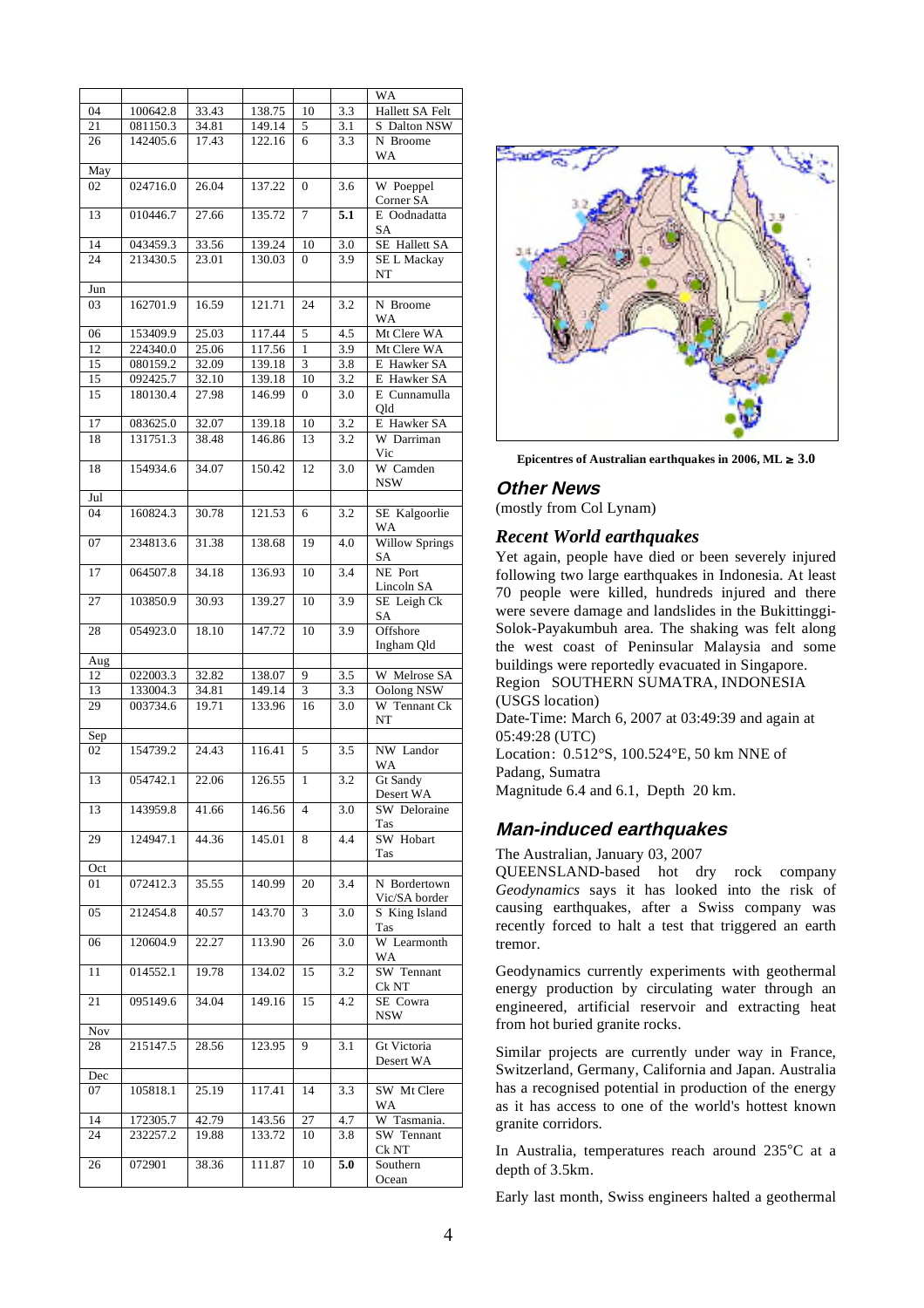heat experiment after it set off a small earthquake in the nearby city of Basel (site of Germany's largest known earthquake magnitude 6.5 in  $1356 - Ed$ .). The tremor on December 9 measured 3.4 on the Richter scale and caused widespread fear, prompting about 1000 calls to emergency services.

The mishap occurred after water was injected at high pressure into a 5km-deep borehole, but reportedly posed no danger.

Geodynamic chief executive Adrian Williams said the renewable energy company had looked into the risks of similar tremors taking place at its major project at South Australia's Cooper Basin.

"Geodynamics has previously considered such processes and analysis indicates that such events in the Cooper Basin are of small and of negligible consequence," Mr Williams said.

The company's shares have almost halved to around 90c in the past 12 months, as work at one of its major wells, Habanero 2, was suspended due to a blockage. The shares slipped a further 40c in October when Geodynamics was unsuccessful in applying for a cut of the federal Government's \$500 million Low Emission Technology Demonstration Fund.

The mining group debuted on the Australian Securities Exchange at 50c in 2002, after raising \$11.5 million and winning a \$5 million federal Government research and development grant. The company which is 24.7 per cent owned by Origin Energy and Woodside Petroleum - recently announced that it would drill a new well to replace Habanero 2.

Ed: Thousands of small earthquakes to magnitude 3.5 did occur in the Cooper Basin during pumping. AEES Newsletter 2/2006 reported on another man-induced earthquake at Beaconsfield, Tasmania. Mining and fluid injection are two processes that can cause earthquakes. Readers of Engineers Australia may have seen the article about CO2 sequestration on page 26 of the March 2007 Bulletin. Plans are for up to 100,000 tonnes of CO2 to be pumped to a depth of approximately 2.3 km near Warrnambool Victoria. "One of the most important elements of the project is to demonstrate to the community, government regulators and industry that geosequestration works and that carbon dioxide can be stored safely and monitored in rocks deep in the subsurface," Dr Cook said (http://www.co2crc.com.au/).

Many readers of this Newsletter may remember that in 2003 two earthquakes near Warrnambool caused significant damage to the town, earthquakes with magnitude up to ML 5.3. Since then the area has been seismically quiet. ………Watch this space!

## **Claim coalmining set off Newcastle earthquake: researchers**

Wendy Frew Environment Reporter SMH January 9, 2007.

Two hundred years of underground coalmining

triggered the Newcastle earthquake that killed 13 people in 1989 and caused damage that ran to billions of dollars, researchers in the US have found (Ed claimed would have been better).

Christian Klose, from Columbia's Lamont-Doherty Earth Observatory, said a major fault beneath Newcastle's coalfields was reactivated after coal was extracted and water was pumped out to keep the longwall mines dry.

In his paper, presented to the American Geophysical Union in San Francisco last month, Dr Klose said geomechanical pollution - the removal of millions of tonnes of coal and four times as much water - had significantly changed the stress field in the earth's upper crust below the Newcastle coalfield since 1801.

He estimated the \$US3.5 billion damage done by the earthquake exceeded the total value of the coal extracted in the area.

He said his research also had implications for geosequestration (burying carbon dioxide underground) because earthquakes could release the gas (see Editors comment, previous column).

"That injection of carbon dioxide underground alters stress in the crust," Dr Klose told the American Geophysical Union, National Geographic reported. He told the audience the risk of earthquakes should be taken into account in planning where such facilities were located. "Don't put the injection fields close to large cities," he said.

A number of countries are researching geosequestration as a way of coping with the huge amounts of greenhouse gases released into the atmosphere when fossil fuels are burned to produce energy. The hope is to develop technology that will capture the greenhouse pollution and inject it underground.

A senior seismologist at the Federal Government's research unit, Geoscience Australia, Dr Phil Cummins, said Dr Klose's research was interesting but there was still a lot of uncertainty about the exact cause of the Newcastle earthquake. "The work seems credible but I think the conclusions are somewhat overstated," he said.

There are nine large full-cycle carbon capture and storage experiments under way around the world, according to an international coal lobby group, the World Coal Institute.

There are still questions about the viability of the technology.

Dr Klose said a change to mining practices could reduce the risk of earthquakes, but he did not know of any mining engineers researching the topic because they were not aware of the risk.

(Distributed via the AEES-list by Col Lynam)

Professor Ian Plimer and Hon Editor Kevin McCue were interviewed on the ABC 7:30 Report on Tuesday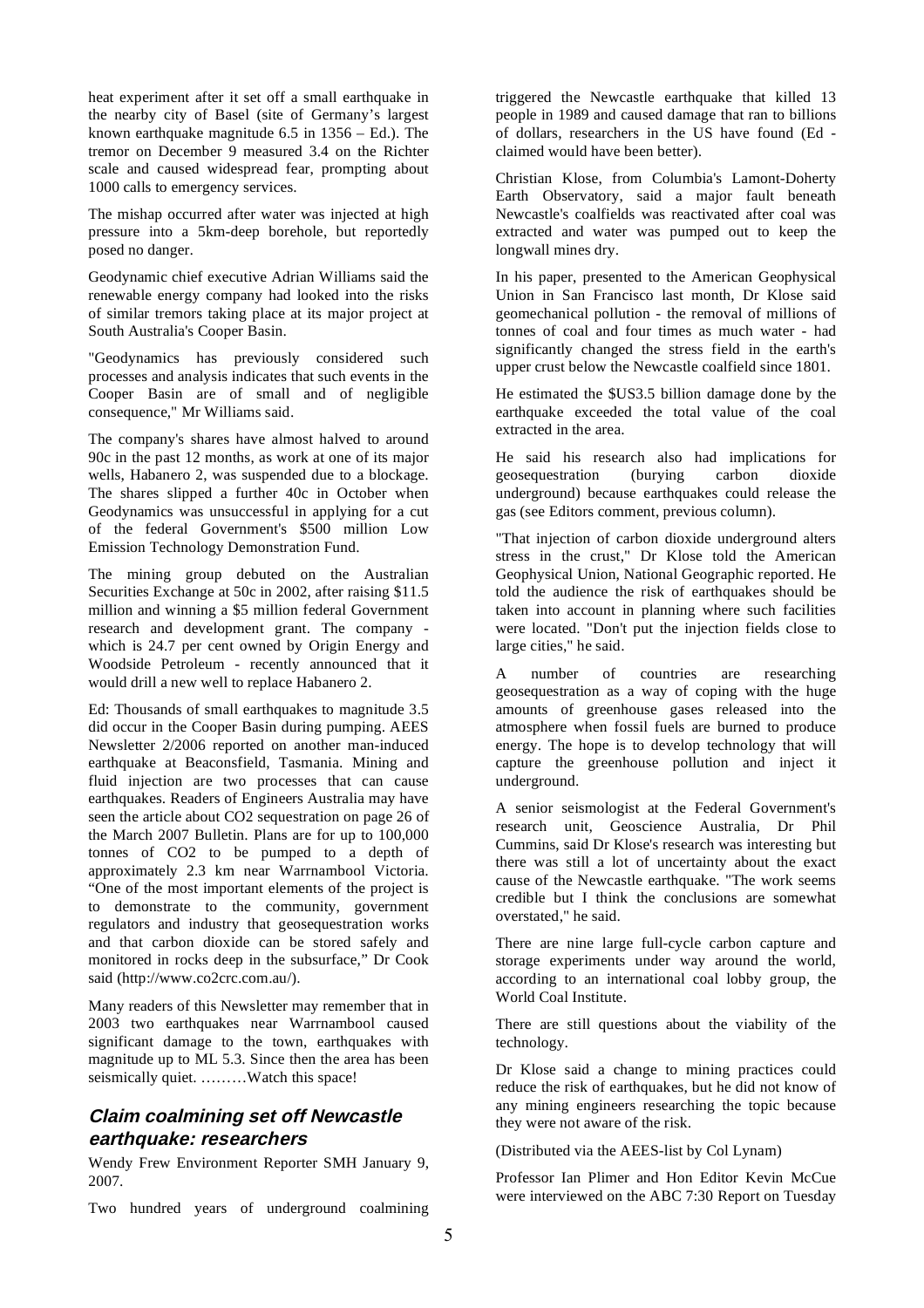$9<sup>th</sup>$  January casting doubt on mining as the triggering mechanism on the basis of the  $11.5 \pm 0.5$  km depth of the mainshock (ie under Sydney Basin sediments) and known M~5 earthquakes that occurred there back to 1837, prior to extensive underground mining (see GA Isoseismal Atlas Part 3, 1996).

#### **PNG Seismologists in Australia**

Lawrence Ambon from the Port Moresby Geophysical Observatory has arrived at Monash University to start a post-graduate degree under the supervision of Prof Jim Cull and SRC's Gary Gibson.

Lawrence will be working on earthquake hazard assessment in PNG that will include analysis of existing strong motion data. One outcome of this research should be a better basis for making earthquake risk estimates in PNG.

Ima Itikarai from Rabaul Volcano Observatory is well into his MSc at the ANU using tomography to elucidate the plumbing under the Rabaul caldera complex. He gave a paper at the AEES2006 Conference, at GA, Canberra.

#### **Automatic Data Request Manager - AutoDRM**

To access the USNSN AutoDRM, send mail to autodrm@usgs.gov with the message: PLEASE HELP.

Information about how to obtain a user's guide through the AutoDRM will be returned. The user's guide describes the commands available and how to use them. It also describes several software packages available through the AutoDRM for interpreting the GSE format and converting it to other popular formats.

#### *Int Assoc for Earthquake Engineering*

The Executive Committee of IAEE is:

President T Katayama (Japan) Past President L Esteve (Mexico) Executive vice-President P Gulcan (Turkey) Directors M Belazought (Algeria), D Hopkins (NZ), E Faccioli (Italy), SK Jain (India), P Fajfar (Slovenia), TC Pain (Singapore), LE Garcia (Colombia), L Wylie (USA).

The 14<sup>th</sup> WCEE will be held in China in August 2008 following the Olympic Games. www.IAEE.or.jp

\_\_\_\_\_\_\_\_\_\_\_\_\_\_\_\_\_\_\_\_\_\_\_\_\_\_\_\_\_\_\_\_\_\_\_\_\_\_\_\_\_\_\_

## **From the States**

#### ACT:

**Amateur seismologists** Ever wondered what the response of your seismometer is? Wanted to measure your own magnitude? Engineers are used to reverse engineering so I had a go at reverse seismologising my Willmore Mk2 seismometer and Echo digital recorder at Aranda, a Canberra suburb.

August bodies such as the USGS publish a list of earthquake parameters including origin time,

magnitude, location and depth. You record the maximum zero to peak amplitude of the P, PP and S waves (Gutenberg, 1945) in counts and the frequency (period of the wave group), and compute the epicentral distance from the travel time or location difference (GA website). Then you just have to compute the expected ground motion from the magnitude/distance/depth and compare it with the number of counts.

**Figure** Magnification vs period (seconds) – site RNDA



Since the MK2 is a short period seismometer I had to use MB and converted Mw or Ms or mb to MB (not straightforward I agree but see McGregor and Ripper, 1976) and then compute the expected ground motion in microns  $\mu$  (10<sup>-6</sup> m) at my recording site. The magnification shown on the ordinate in the figure above, using just 14 earthquakes in the magnitude range 5.4 to 7.2, depth range 10 to 400 km and distance range 20 to  $82^\circ$ , is the ratio of the computed to observed ground motion counts/µ. Yes I need more data but the scatter is about 30% which is less than 0.2 magnitude units. Surprisingly, the natural period of the seismometer is shown to be about 1.8s, not ideal for local earthquakes. I checked the seismometer and found the period adjustment knob was set at 16, equivalent to a natural period of about 1.4 s. I reset the knob to a shorter period and am repeating the calibration.

**Reference**: McGregor and Ripper BMR Record 1976/56.

#### Victoria:

The state has been quite active since late 2006 culminating on 8 March 2007 in a magnitude 3.7 earthquake in eastern Victoria near Warburton. The earthquake was widely felt in the region extending to the south-eastern suburbs of Melbourne. If you felt it you can either phone ES&S or fill in a felt report on their web site: www.esands.com.au and follow the links to earthquake news.

Hopefully we will be able to publish an isoseismal map in the next newsletter.

#### **Australian engineers involved overseas:**

SMEC engineers have been involved in a design project to build a 9 km long road tunnel under the Himalayan mountains in India. Amongst the challenges facing the project are the lack of detailed geotechnical information, the high stress of both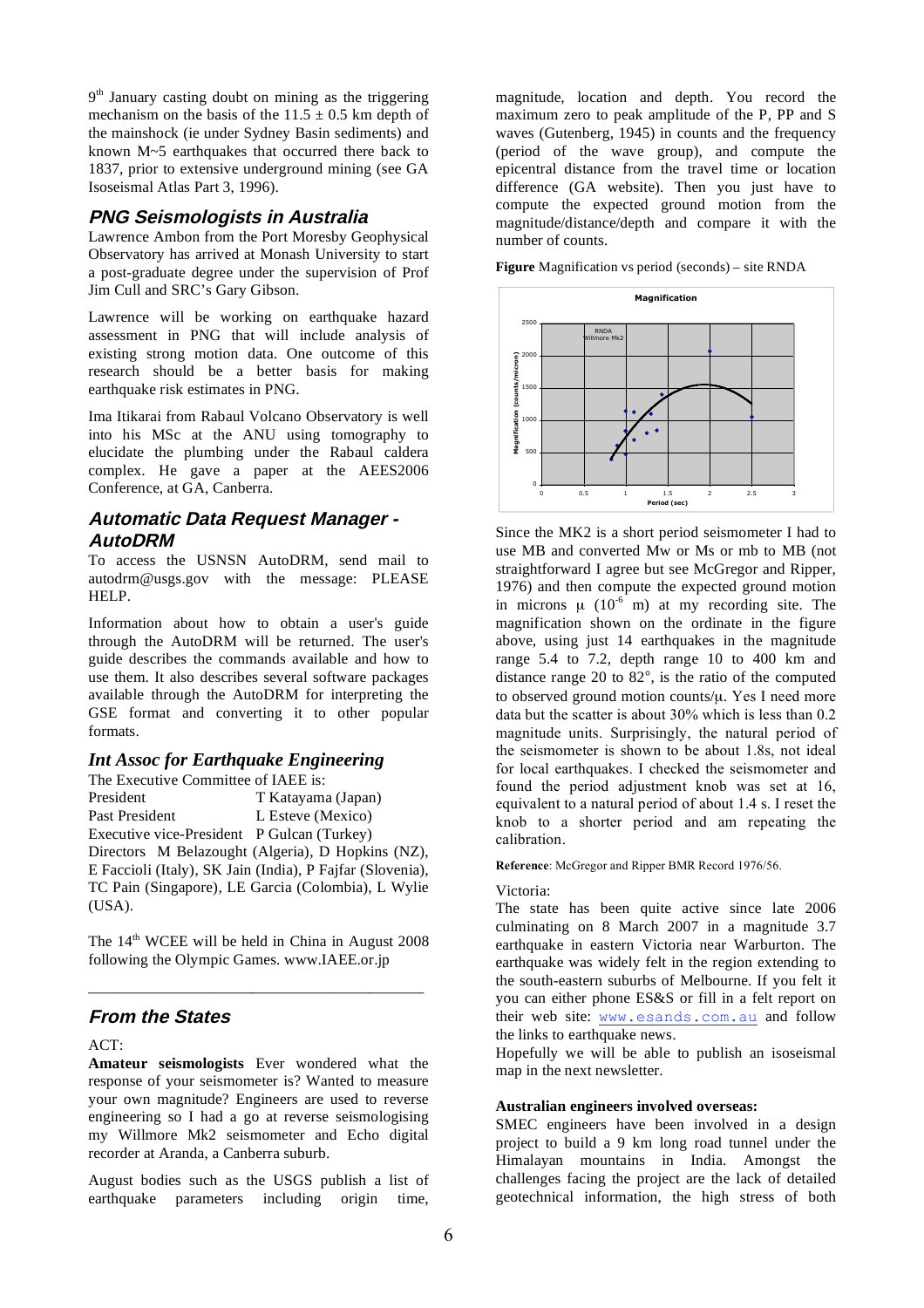tectonic and overburden origin, *and the high seismicity*. See Civil Engineers Australia, March 2007, page 38.

The seismic design of what will soon be the World's highest building, in Dubai, is based on a study, including a seismic hazard analysis, by Dr Max Irvine from Sydney firm *Structural Mechanics & Dynamics*. The  $1<sup>st</sup>$  two modes of lateral sidesway have natural periods of 11.3 and 10.2 seconds, about the period of the dominant surface waves in oceanic crust. The Zone factor in Dubai is 0.15 and soil factor Sc (UBC 97) [see Engineers Australia February 2007 p 40]. Kevin McCue

#### **AEES Annual Conferences**

|                | Year | Place             | <b>Theme</b>                         |
|----------------|------|-------------------|--------------------------------------|
| 1              | 1992 | Sydney NSW        | Earthquake Resistant Design and      |
|                |      |                   | Insurance in Australia               |
| $\overline{c}$ | 1993 | Melbourne         | Earthquake Engineering and           |
|                |      | Vic               | <b>Disaster Reduction</b>            |
| 3              | 1994 | Canberra          | Survival of Lifelines in Earthquakes |
|                |      | ACT               |                                      |
| $4*$           | 1995 | Melbourne         | PCEE'95                              |
|                |      | Vic               |                                      |
| 5              | 1996 | Adelaide SA       | The Australian Earthquake Loading    |
|                |      |                   | Standard                             |
| 6              | 1997 | Brisbane Qld      | Earthquakes in Australian Cities -   |
|                |      |                   | can we ignore the risks?             |
| 7              | 1998 | Perth WA          | Meckering 30 years on $-$ how        |
|                |      |                   | would we cope today?                 |
| 8              | 1999 | Sydney NSW        | The 10th Anniversary of the          |
|                |      |                   | Newcastle Earthquake - Lessons       |
|                |      |                   | learnt                               |
| 9              | 2000 | <b>Hobart Tas</b> | Dams, Fault Scarps and               |
|                |      |                   | Earthquakes                          |
| 10             | 2001 | Canberra          | Loading Codes in the Real World      |
|                |      | ACT               |                                      |
| 11             | 2002 | Adelaide SA       | Total Risk Management in the         |
|                |      |                   | <b>Privatised Era</b>                |
| 12             | 2003 | Melbourne         | Earthquake Risk Management           |
|                |      | Vic               |                                      |
| 13             | 2004 | Mt Gambier        | Australian Earthquake Engineering    |
|                |      | <b>SA</b>         | in the new millenium - where to      |
|                |      |                   | from here?                           |
| 14             | 2005 | Albury NSW        | Earthquake Engineering in Australia  |
| 15             | 2006 | Canberra          | Earthquake Engineering in Australia  |
|                |      | <b>ACT</b>        |                                      |

•*held jointly with NZSEE*

Copies of some of the Proceedings are still available, contact Dr Nelson Lam n.lam@civenv.unimelb.edu.au or Kevin McCue kmccue@grapevine.com.au

# **Col Lynam'<sup>s</sup> Column** (extracted from the daily blog of <sup>a</sup> seismetrician**)**

Useless Arithmetic: Why Environmental Scientists Can't Predict The Future by Orrin H. Pilkey and Linda Pilkey-Jarvis February, 2007, Cloth 248 pages 46 illus. ISBN: 978-0-231-13212-1 Columbia University Press \$29.50

*Useless Arithmetic* evaluates the assumptions behind models, the nature of the field data, and the dialogue between modelers and their *customers*.

Coastal geologist Orrin Pilkey and environmental scientist Linda Pilkey-Jarvis show that the quantitative

mathematical models policy makers and government administrators use to form environmental policies are seriously flawed. Based on unrealistic and sometimes false assumptions, these models often yield answers that support unwise policies.

Writing for the general, nonmathematician reader and using examples from throughout the environmental sciences, Pilkey and Pilkey-Jarvis show how unquestioned faith in mathematical models can blind us to the hard data and sound judgment of experienced scientific fieldwork.

The book offers fascinating case studies depicting how the seductiveness of quantitative models has led to unmanageable nuclear waste disposal practices, poisoned mining sites, unjustifiable faith in predicted sea level rise rates, bad predictions of future shoreline erosion rates, overoptimistic cost estimates of artificial beaches, and a host of other thorny problems. The authors demonstrate how many modelers have been reckless, employing fudge factors to assure "correct" answers.

#### PREFACE (extracts)

Before we can develop a new mine now, a vast amount of paperwork is required, including an environmental impact statement. Such statements are predictions of the ways in which the proposed project could affect the quality of air and water in the neighbourhood, and the quality of life for plants and animals and humans alike.

The widespread availability of computers, the requirement for environmental impact statements and cost-benefit ratios, and the dawn of mathematical models all arrived on the scene simultaneously in the final quarter of the twentieth century. Scientists in the 1960s and 1970s assured bureaucrats that the computer would make it possible to predict the outcomes of natural processes accurately. We don't know how to do it right now, they said, but fund us and we'll figure it out. There are still some scientists who claim successes—undaunted by several decades of the failure of certain mathematical models to provide the accurate answers that society needs.

At the beginning of the twenty-first century, predictive models of processes on the surface of the earth have come into widespread use. The recognition of complexity and chaos seems not to have diminished the still-rising star of modeling. Every year hundreds of cost-benefit ratios roll off the presses for federal engineering projects involving beaches, rivers, lakes, and groundwater flow. Engineers who have found great success in the use of models to predict the behavior of steel and concrete have applied modeling to the natural environment just as if nature were made up of construction materials with well-defined properties.

The environmental impact of various engineering activities 50 years into the future is calculated even more frequently than cost-benefit ratios are. The mother of all environmental impact predictions is the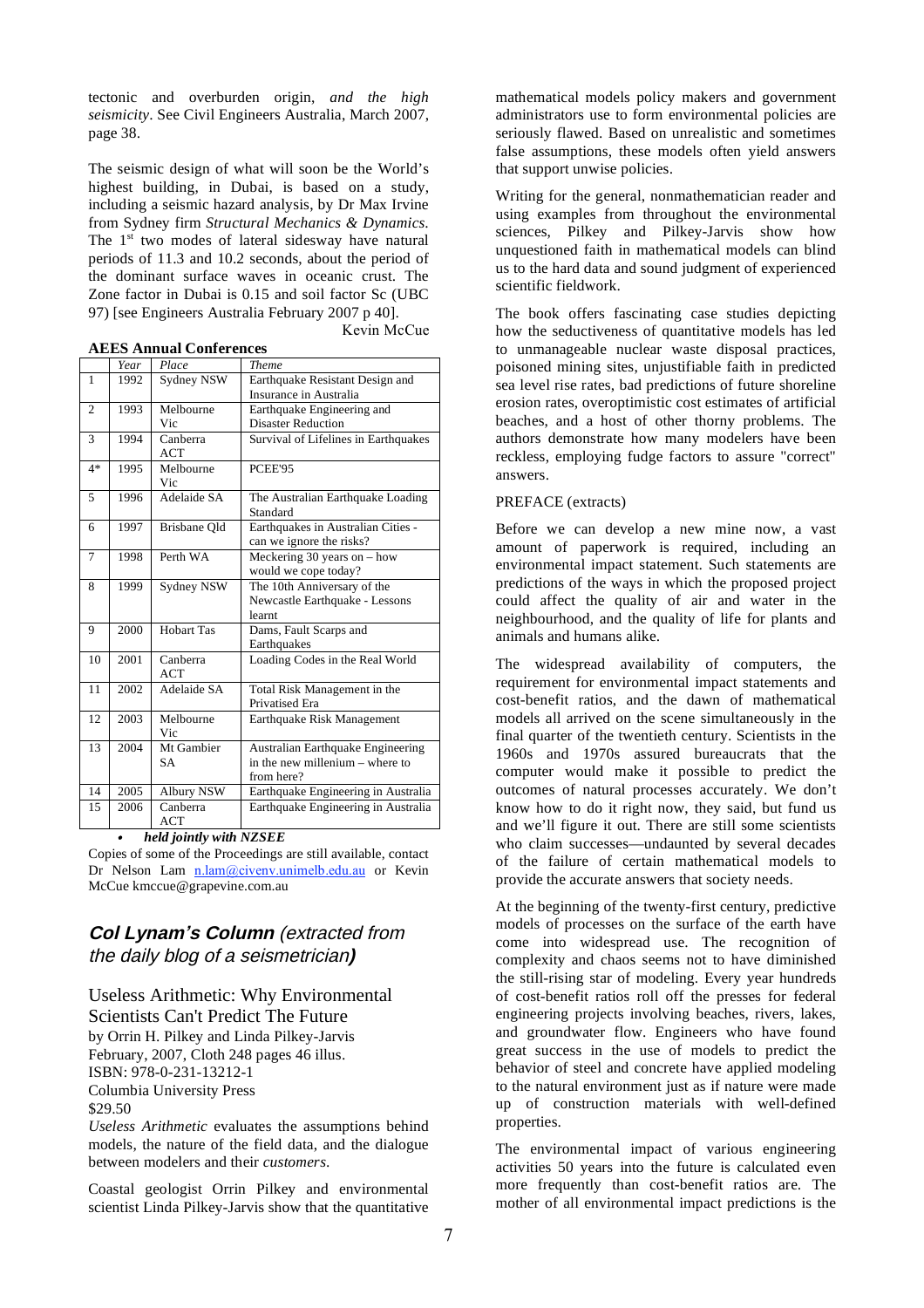required assurance of 10,000 years of safety from the Yucca Mountain repository of the nation's radioactive waste. Billions of dollars have been spent at Yucca Mountain on the unrealistic goal of predicting what the climate and groundwater flow will be thousands of years from now. The American judiciary apparently is even more clueless than the scientists of the Department of Energy who are charged with proving the safety of Yucca Mountain—recently a federal court decreed that the prediction must cover 300,000 to 1 million years! The New York Times quotes an incredulous bartender in Las Vegas as saying, "The earth might not even be here a million years from now." The disappearance of the earth is perhaps not likely, but certainly over the next several hundred thousand years there will be two or three ice ages, the sea level will fall and rise by hundreds of feet, and Yucca Mountain will experience major changes in climate, perhaps an earthquake or two, maybe even a volcanic eruption. Undying faith in mathematics stilled the voice of scientific caution and skepticism that should have warned Congress and the judiciary that the predictive requirements they established for a repository at Yucca Mountain were impossible to achieve.

The reliance on mathematical models has done tangible damage to our society in many ways.

Clearly, the mathematical modeling community believed so strongly in models that it insisted on using them even when there was no scientific basis for their application.

Linda has worked for both federal and state governments. Quantitative modelers, she independently observed, have an almost religiously fanatic outlook on the veracity of their models and brook little criticism. It is a characteristic we believe can be applied broadly to many natural-process modelers. The modeling modus operandi is shrouded<br>in mystery, with necessary though poorly in mystery, with necessary communicated assumptions made at each step along the way. In Linda's view, those who rely on the models for making policy decisions rarely understand the limitations of the models, much less are prepared to communicate such information to the public.

The book is intended to be read by non-specialists who are interested in nature and in the politics of working with the earth. We have not included equations. *We are speaking to non-mathematicians like ourselves (Ed – my italics).*

http://www.columbia.edu/cu/cup/catalog/data/978023 113/9780231132121.HTM

# Another from Col: **Geotechnical Strong Motion Array Monitoring in the United States**

Steidl, J H steidl@crustal.ucsb.edu

University of California, Santa Barbara, Crustal Studies 1140 Girvetz Hall, Santa Barbara, CA 93106- 1100 United States

A goal of earthquake engineering research is to

generate analytical and empirical models for accurate prediction of ground shaking, pore water pressure generation, ground deformation and soil-foundationstructure interaction (SFSI) and to understand how these predictions will affect the built environment. A required element for the development of these models is well-instrumented test sites where actual ground response and deformation can be monitored during earthquake shaking to provide benchmark case histories for verification of the models. In the United States, there exist 15 "extensive" geotechnical strong motion arrays (GSMA) for monitoring the effects of surface geology on strong ground motion. Here we define extensive as sites with surface and 4 or more downhole accelerometers in a vertical array. In addition, there also exist another 15 "moderate" arrays, with surface and 2 or 3 downhole accelerometers in a vertical array, and another 17 sites with a single borehole and surface accelerometer. Research using these GSMA sites consists of analysis of earthquake recordings, ambient noise analysis, and active source testing. This paper is a review of the current research activities in the United States using the GSMA sites and a look at future planned activities under the NSF George E. Brown Jr., Network for Earthquake Engineering Simulation program.

http://www.agu.org/cgi-

bin/sessions5?meeting=fm06&part=S14B&maxhits=4 00

#### **Conferences and Seminars**

*Readers are encouraged to provide information to the editor on upcoming conferences and seminars.*

**• 2007 28 July - 3 August** XVII INQUA Congress 2007, Cairns Convention Centre, Cairns, Australia.

Rising greenhouse gases are driving climatic boundaries beyond the Quaternary envelope; rising tides of humanity are pushing the ecosphere towards an impoverished and uncharted state. The world approaches a crossroad.

In uncharted seas, sailing directions are taken from historical knowledge. Never has the need to understand Quaternary history been greater: history of climate, the biosphere and humankind. Quaternarists are skilled in integrating with other disciplines. The challenges are clear; our goal is that INQUA 2007 enhances our global ability to meet them.

INQUA is the International Union for Quaternary Research. The Quaternary Period spans the last 2.6 million years of Earth history. The Quaternary is an interval with dramatic and frequent changes in global climate; warm interglacials alternated with cold ice ages.

Every four years the international Quaternary community gathers together for the INQUA Congress. This is the largest gathering of its kind of Quaternary researchers. Session themes are broad, and diverse topics are covered such as palaeoclimate, archaeology, glaciology, the carbon cycle and environmental reconstruction.

**• 2007 12 - 14 September International Symposium on Rock Slope Stability in Open Pit Mining and**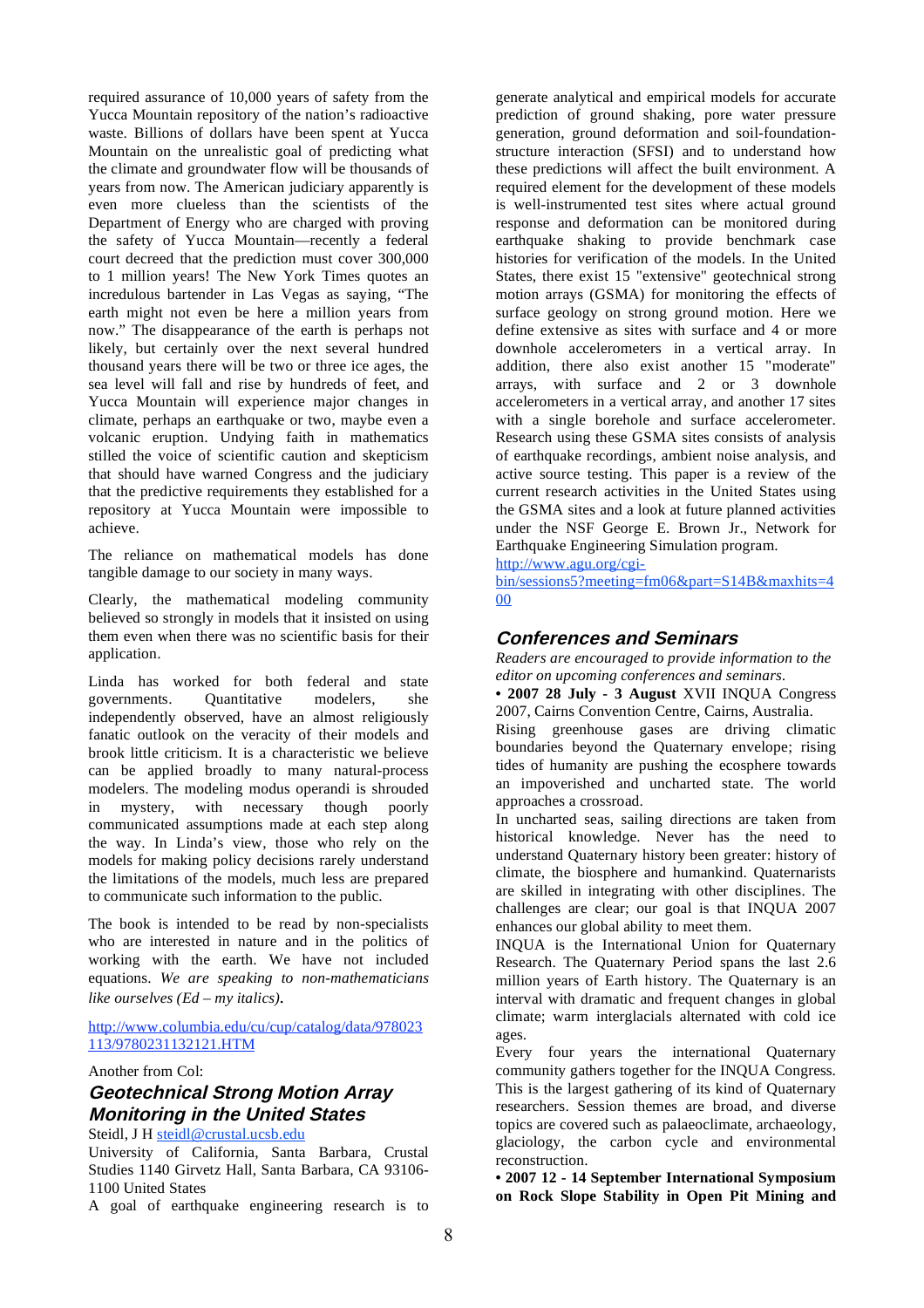**Civil Engineering Perth, WA.** Submit your abstract to the ACG before 26 February 2007. First Announcement and Call for Papers: http://www.acg.uwa.edu.au/\_\_data/page/2168/Flyer.p df

#### **• 2007 7 - 9 November 4th International Seminar on Deep and High Stress Mining Perth, WA,**

Submit your abstract to the ACG before 18 May 2007. First Announcement:

http://www.acg.uwa.edu.au/\_\_data/page/2168/DeepHi ghFlyer2.pdf

**2008 20-25 July Australian Earth Sciences Convention 2008** The Geological Society has announced that Australian Earth Sciences Convention 2008 will be held in Perth, Western Australia – during International Year of Planet Earth – to highlight Australian geosciences in a global context. Held in conjunction with the Australian Institute of Geoscientists, expert international speakers at the 2008 convention will feature in a program created to address contemporary world Earth science issues.

Australian Earth Science Convention 2008 Sunday 20 July - Friday 25 July 2008.

#### **New Books and Journal Publications**

**Newsletter articles** (could authors please send the references to any of their relevant research publications – you are usually the first to know).

#### **Short course**

Managing Seismic Risk in Mines 6 November 2007, Novotel Perth, Langley, WA

The ACG will present a one-day pre-seminar (4th International Seminar on Deep and High Stress Mining) Mine Seismicity short course that will provide attendees who currently have limited knowledge of seismic monitoring with the essential information to understand the capabilities and limitations of this rapidly evolving technology.

Australian case histories will be used extensively as examples. A full demonstration of the Mine Seismicity Risk Assessment Program – MS-RAP and trial copies of the software will be made available to attendees. For more information about MS-RAP visit www.ms-rap.com.

# **The Society website/email list**

Dear AEES Members,

The AEES website (www.aees.org.au) has been overhauled and new content added. Any contribution from you on the following topics is most welcome:

- details of interesting recent publications
- significant research projects in earthquake engineering (in Australia?)
- links to other relevant websites.

Please email me your contributions/suggestions.

The AEES email list is operated by the ES&S Seismology Research Centre, Melbourne. If you

would like to register please notify me at adam.pascale@esands.com

> Regards Adam Pascale

# **Obituary**



**Jakim T. Petrovski (1934 – 2006)**

Jakim T. Petrovski, civil engineer and fulltime professor, was born in Kriva Palanka, Macedonia. He graduated from the Civil Engineering Faculty, University of Zagreb, took his master degree in earthquake engineering from the *Ss Cyril and Methodius University* in Skopje and his doctoral degree from the Civil Engineering Faculty, University of Belgrade. He specialized in earthquake engineering in the UK, USA and USSR. His first employment in 1957 was in the position of design-structural engineer and head of a construction site in *Zelezarnica* (Ironmill) Skopje.

After the 1963 earthquake, he was advisor at the Main Office for Reconstruction of Skopje. In 1965, he was one of the founders of the Institute of Earthquake Engineering and Engineering Seismology (IZIIS) where he worked as a head of section, associate and fulltime professor of post-graduate studies. He was director of this institute in the period 1973 – 1985 when, with the assistance of the UN and UNESCO, the Institute grew into one of the leading scientific institutions in the field of earthquake protection in the world.

Prof. Jakim Petrovky published over 270 scientific papers in the country and abroad and about 80 reports for the UN agencies and governments of a number of countries. He prepared 8 volumes on Earthquake Catastrophe Management for the UN as well as four books issued by IZIIS. From 1976 to 1988, he was a member of the UNESCO Council on Seismic Risk Mitigation and UNDRO. He participated in 23 missions as a high ranked expert and principal technical advisor on 16 projects on seismic risk mitigation for UNESCO and UN-Habitat. From 1988 – 1990 he was Counsellor of the UN Secretary General for planning and organization of the International Decade for Natural Disaster Reduction and rector of the University *Ss. Cyril and Methodius*, Skopje. In 1990, he was elected member of the European Academy of Sciences (Academia Europaea). For his achievements, he received a number of the nation's highest honours and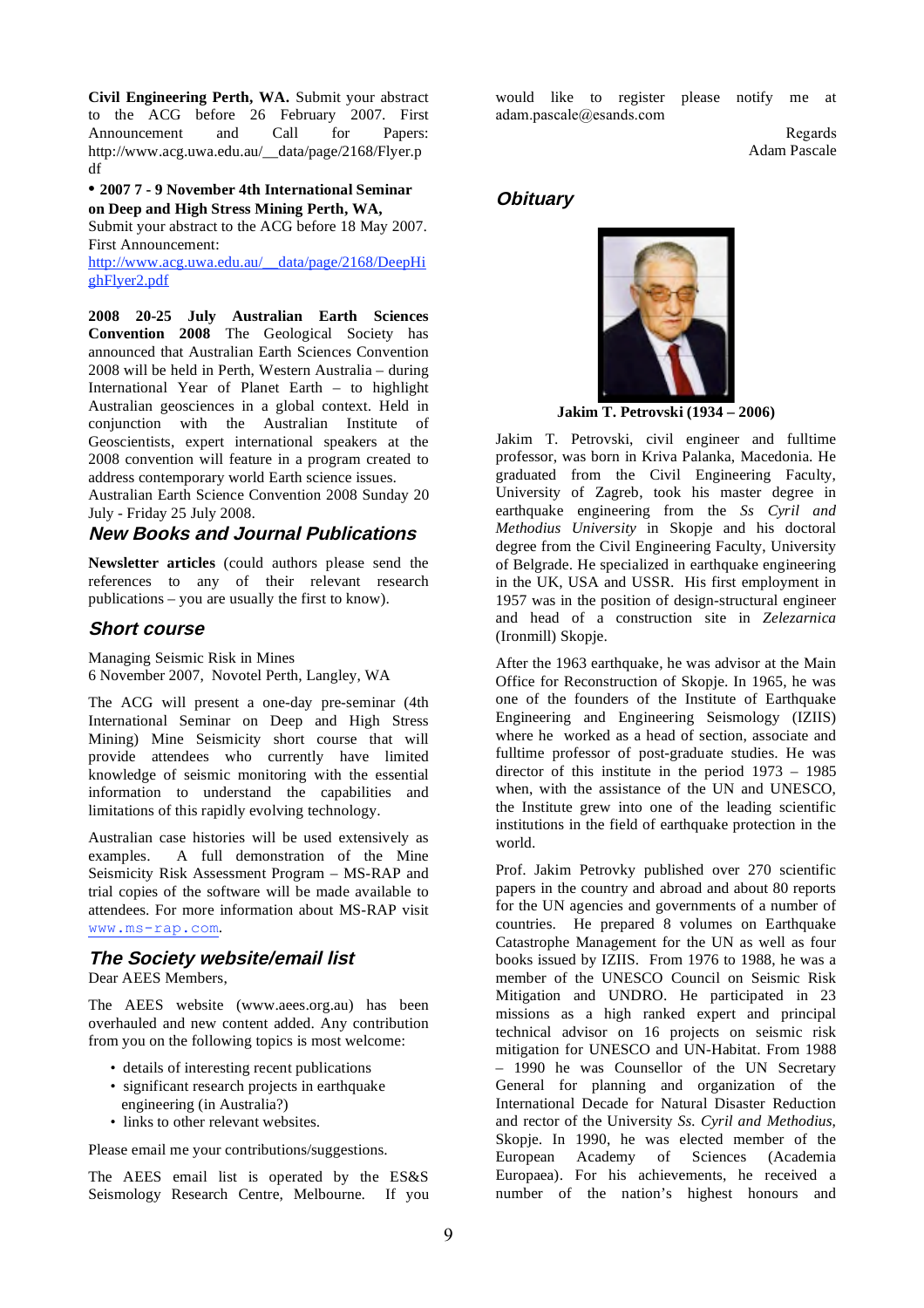international recognition. He was an honorary member of the International Association for Earthquake Engineering.

(Article provided by Dr Cvetan Sinadinovski, RSES, ANU).

We still need email addresses for the following AEES – surely someone knows of them. Please send to the secretariat:

\_\_\_\_\_\_\_\_\_\_\_\_\_\_\_\_\_\_\_\_\_\_\_\_\_\_\_\_\_\_\_\_\_\_\_\_\_\_\_\_\_\_\_

| Mr B H Aldcroft MIEAust CPEng    |
|----------------------------------|
| Mr J L Ballantyne FIEAust CPEng  |
| Mr J Bay Hoon Sang MIEAust CPEng |
| Mr M J Brock MIEAust CPEng       |
| Mr W M Buckland MIEAust CPEng    |
| Mr C W Chang                     |
| Mr K E Christesen MIEAust CPEng  |
| Mr W J Clarke MIEAust CPEng      |
| Mr Daniel Po Kei Tam MIEAust     |
| Mr P J Dimauro MIEAust CPEng     |
| Mr D J Dineen MIEAust CPEng      |
| Mr B Dorien-Brown GradIEAust     |
| Mr R J Drew MIEAust CPEng        |

| Mr J Giedl                      |
|---------------------------------|
| Mr M Gregory                    |
| Mr S L Harriott MIEAust CPEng   |
| Mr R S Heggie FIEAust CPEng     |
| Mr B R Jones GradIEAust         |
| Mr D Kew GradIEAust             |
| Mr N Lal MIEAust CPEng          |
| Mr R G Lewis MIEAust CPEng      |
| Dr S Loganathan MIEAust CPEng   |
| Mr J D Millar MIEAust CPEng     |
| Mr P Parmanand GradOIEAust      |
| Mr R J Potter MIEAust CPEng     |
| Mr J J Quinn MIEAust CPEng      |
| Mr R G Rollo MIEAust CPEng      |
| Ms J Ruddle                     |
| Mr H Schultz MIEAust CPEng      |
| Mr C Shakeri MIEAust CPEng      |
| Mr G N Tankov MIEAust CPEng     |
| Mr J P Thompson MIEAust CPEng   |
| Mr G H Vasilareas MIEAust CPEng |
| Mr R Vegners MIEAust CPEng      |
| Mr D G Whiting MIEAust CPEng    |
| Mr D J Wilson MIEAust CPEng     |







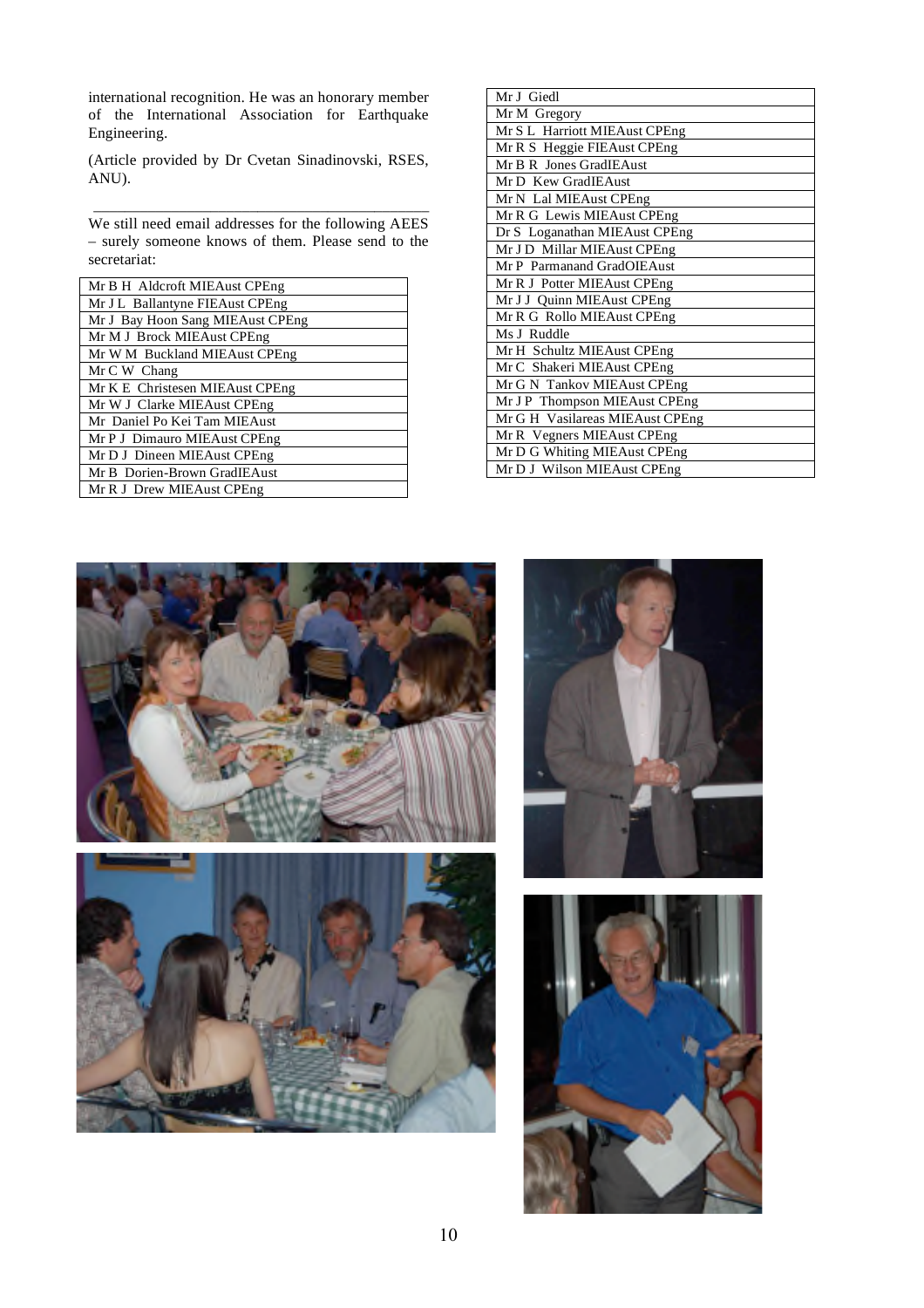





**Photos from the AEES2006 Dinner** at Café D'Lish on Mt Stromlo near the ANU's Astronomical Observatory, Canberra. Clockwise from top right previous page: President John Wilson, AEES bard Mike 'Lawson' Turnbull, dinner guests from Canberra, Sydney, Adelaide (including former President Mike Griffith), Melbourne and Perth, and international delegates Gail Atkinson USA, Graeme McVerry NZ and Paul Somerville Aus/US.